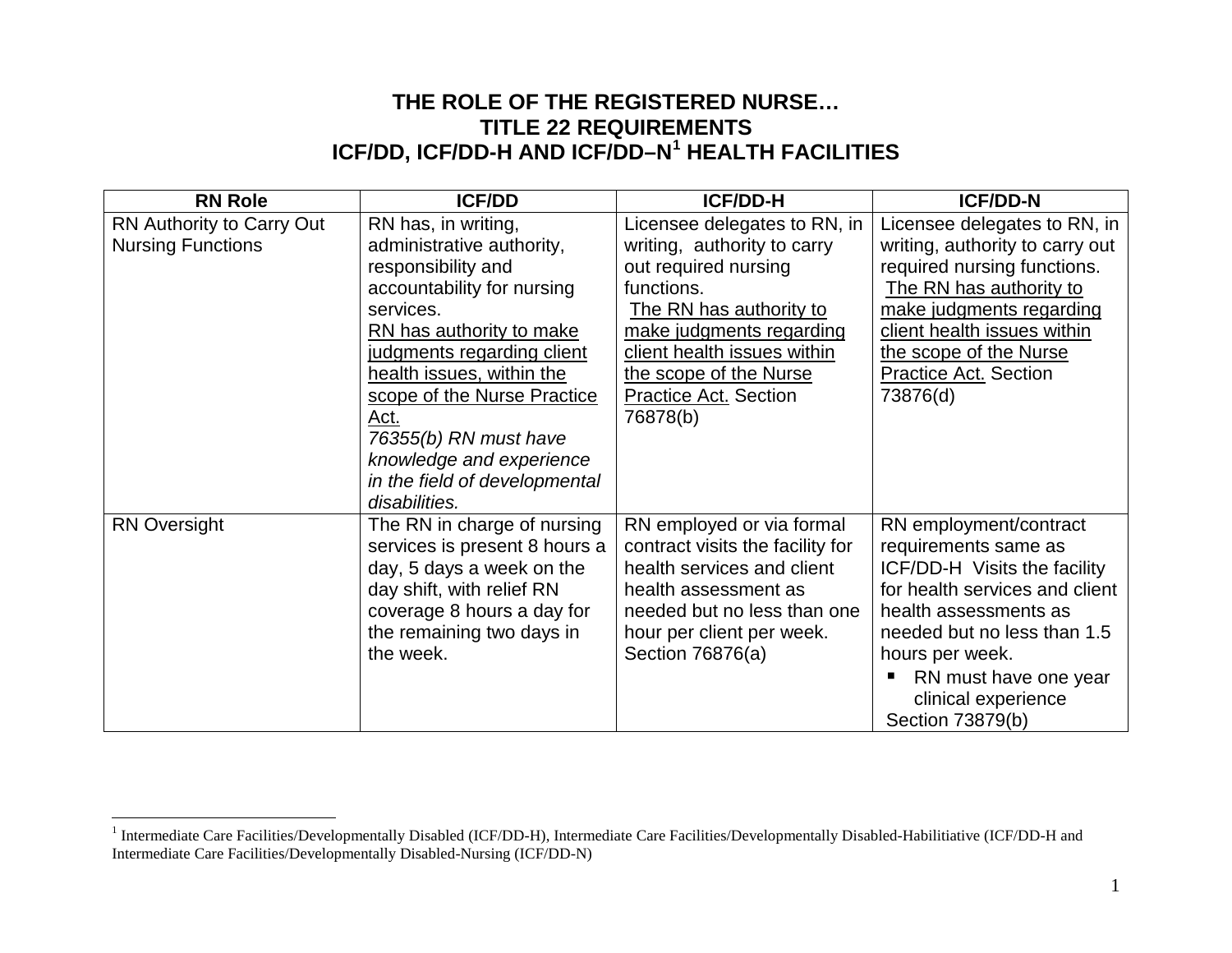| <b>Client Teaching</b>       | Personal Hygiene, family              | Personal Hygiene, family              | Personal Hygiene, family                   |
|------------------------------|---------------------------------------|---------------------------------------|--------------------------------------------|
|                              | life, sex ed. Section 76345           | life, sex ed. Section                 | life, sex ed. Section                      |
|                              |                                       | 76875(a)(1)                           | 73876(a)(1)                                |
| Participation in IDT         | Required (unless                      | Required (unless                      | Required (unless                           |
|                              | inappropriate) for:                   | inappropriate) for:                   | inappropriate) for:                        |
|                              | Pre admit and admission<br>evaluation | Pre admit and admission<br>evaluation | Pre admit and admission<br>evaluation      |
|                              | Periodic re-evaluation of<br>services | Periodic re-evaluation of<br>services | Periodic re-evaluation of<br>Е<br>services |
|                              | Discharge plan                        | Discharge plan                        | Discharge plan                             |
|                              | Section 76345(d)(1-5)                 | Section 76875(d)(1-5)                 | Pre admission evaluation                   |
|                              |                                       |                                       | must make                                  |
|                              |                                       |                                       | recommendations regarding                  |
|                              |                                       |                                       | the facility's ability to meet             |
|                              |                                       |                                       | the client's medical/nursing               |
|                              |                                       |                                       | needs.                                     |
|                              |                                       |                                       | Section 738756(d)(1-5)                     |
| <b>Nursing Services Plan</b> | Written plan for provision of         | Written plan for provision of         | Written plan for provision of              |
|                              | all nursing services -                | all nursing services -                | all nursing services -                     |
|                              | developed and                         | developed and                         | developed and                              |
|                              | implemented.                          | implemented.                          | implemented.                               |
|                              | Section 76345(a)(6)                   | Section 76875(a)(2)                   | Section 73877(a)(2)                        |
| <b>Evaluation of Nursing</b> | Required at least every six           | Required at least every six           | Required at least every six                |
| <b>Services Plan</b>         | months.                               | months.                               | months.                                    |
|                              | Section 76345(a)(7)                   | Section 76875(a)(3)                   | Section 73876(a)(3)                        |
| Drug Regimen Review          | Drug regimen reviewed                 | Drug regimen reviewed                 | The RN shall review all                    |
|                              | monthly by RN or                      | monthly by RN or                      | medication documentation                   |
|                              | Pharmacist at least monthly           | Pharmacist at least monthly           | and recordings for                         |
|                              | and prepare appropriate               | and prepare appropriate               | compliance with regulatory                 |
|                              | reports.                              | reports.                              | requirements and                           |
|                              | Section 76411(b)                      | Section 76905(b)                      | acceptable standards no                    |
|                              |                                       |                                       | less often than every two                  |
|                              |                                       |                                       | weeks. Shall include                       |
|                              |                                       |                                       | documentation in the client                |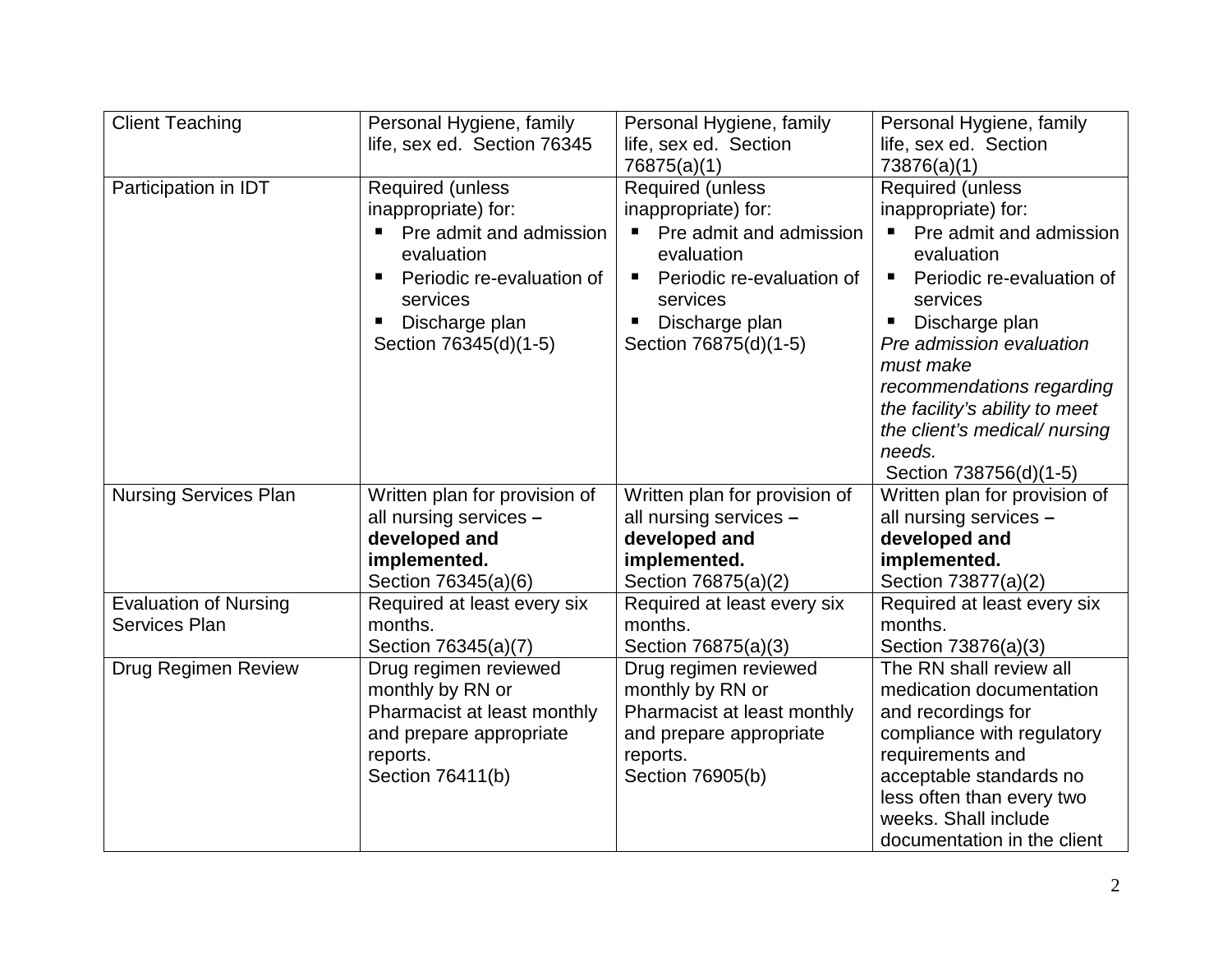|                                  |                                                                                                                                                                                                                                                                                                                                                                                                                                       |                                                                                                                                                                                                                                                                                                                                                                        | record with specific notation<br>of all noncompliances found<br>and corrective action taken.<br>Section 76876(c)                                                                                                                                                                                                                                                                                                                |
|----------------------------------|---------------------------------------------------------------------------------------------------------------------------------------------------------------------------------------------------------------------------------------------------------------------------------------------------------------------------------------------------------------------------------------------------------------------------------------|------------------------------------------------------------------------------------------------------------------------------------------------------------------------------------------------------------------------------------------------------------------------------------------------------------------------------------------------------------------------|---------------------------------------------------------------------------------------------------------------------------------------------------------------------------------------------------------------------------------------------------------------------------------------------------------------------------------------------------------------------------------------------------------------------------------|
| <b>Medication Administration</b> | Medications administered by<br>licensed nursing staff only.<br>Exception: with direct<br>supervision of licensed<br>nursing or medical<br>personnel unlicensed staff<br>who are trained and<br>competent may administer:<br><b>Medicinal shampoos</b><br>and baths<br>Laxative suppositories<br>and enemas<br>Non-legend topical<br>ointments, creams,<br>lotions when applied to<br>intact skin surface.<br>Section 76347(i)(2)(A-C) | <b>Facility RN designates</b><br>specific unlicensed direct<br>care staff to administer<br>medications if staff have<br>successfully completed a<br>medication administration<br>program.<br>Facility RN may teach<br>the medication<br>administration course.<br>Facility RN certifies and<br>documents staff<br>proficiency in writing.<br>Section 76876(f)(1), (3): | <b>Facility RN designates</b><br>specific unlicensed direct<br>care staff to administer<br>medications if staff have<br>successfully completed a<br>medication administration<br>program.<br>Facility RN may teach<br>the medication<br>administration course.<br>Facility RN certifies and<br>documents staff<br>proficiency in writing.<br>RN verifies staff<br>proficiency initially and<br>annually.<br>Section 73874(d)(3) |